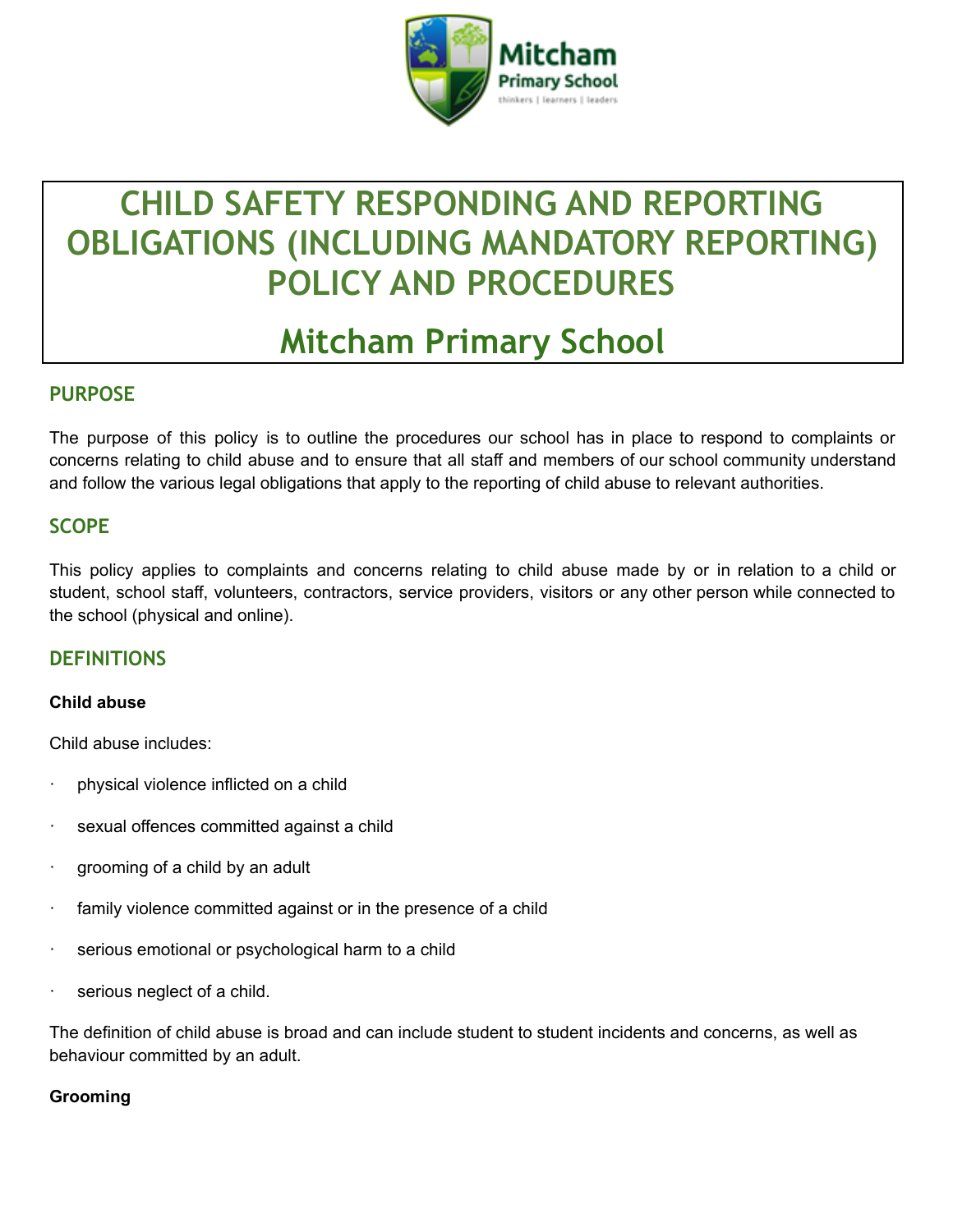

Grooming is a criminal offence under the *Crimes Act 1958* (Vic) and is a form of child abuse and sexual misconduct. This offence targets predatory conduct undertaken by an adult to prepare a child, under the age of 16, to engage in sexual activity at a later time. Grooming can include communicating (including electronic communications) and/or attempting to befriend or establish a relationship or other emotional connection with the child or their parent or carer.

#### **School staff member**

For the purpose of this policy a school staff member includes a contractor engaged by the school or school council to perform child-related work.

# **POLICY**

Mitcham Primary School understands the important role our school plays in protecting children from abuse. We have a range of policies and measures in place to prevent child abuse from occurring at our school or during school activities.

## **INFORMATION FOR STUDENTS**

- · All students should feel safe to speak to any staff member to raise any concerns about their safety or any other concerns that they have.
- If a student does not know who to approach at Mitcham Primary School they should start with their classroom teacher

## **IDENTIFYING CHILD ABUSE**

To ensure we can respond in the best interests of students and children when complaints or concerns relating to child abuse are raised, all staff and relevant volunteers must:

- · understand how to identify signs of child abuse and behavioural indicators of perpetrators for detailed information on identifying child abuse and behavioural indicators of perpetrators refer to [Identify](https://www.education.vic.gov.au/school/teachers/health/childprotection/Pages/identify.aspx) child abuse.
- understand their various legal obligations in relation to reporting child abuse to relevant authorities for detailed information on the various legal obligations refer to Appendix A
- follow the below procedures for responding to complaints or concerns relating to child abuse, which ensure our school acts in the best interests of students and children and complies with both our legal and Department policy obligations.

At Mitcham Primary School we recognise the diversity of the children, young people, and families at our school and take account of their individual needs and backgrounds when considering and responding to child safety incidents or concerns.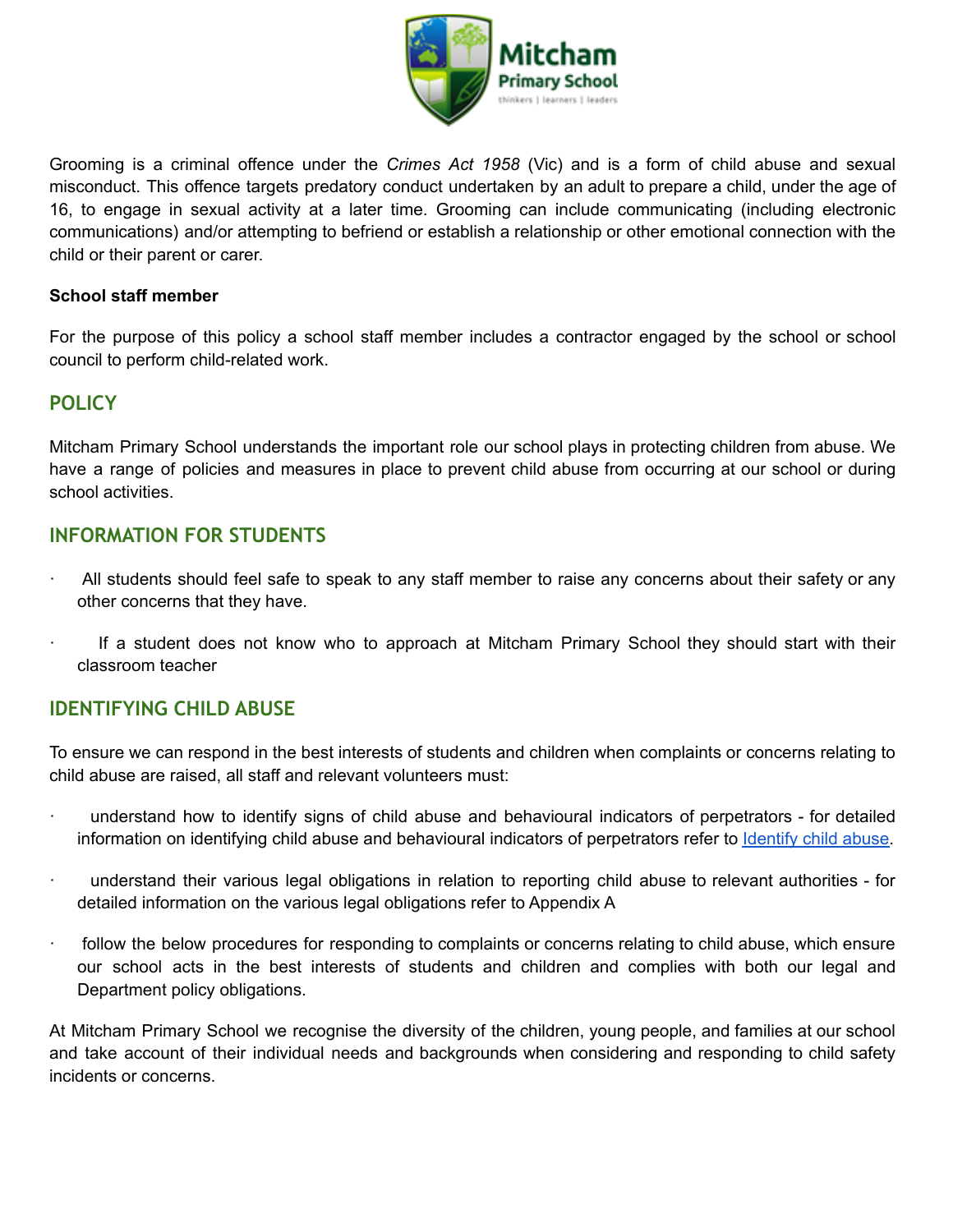

# **PROCEDURES FOR RESPONDING TO AN INCIDENT, DISCLOSURE, ALLEGATION OR SUSPICION OF CHILD ABUSE**

In responding to a child safety incident, disclosure, allegation or suspicion, Mitcham Primary School will follow:

- the Four Critical Actions for [Schools](https://www.education.vic.gov.au/Documents/about/programs/health/protect/FourCriticalActions_ChildAbuse.pdf) for complaints and concerns relating to all forms of child abuse
- the Four Critical Actions: Student Sexual [Offending](https://www.education.vic.gov.au/school/teachers/health/childprotection/Pages/stusexual.aspx) for complaints and concerns relating to student sexual offending
- our Student Wellbeing and Engagement Policy and Bullying Prevention Policy for complaints and concerns relating to student physical violence or other harmful student behaviours.

#### **School staff and volunteer responsibilities**

#### **1. Immediate action**

If a school staff member or volunteer witnesses an incident of child abuse, or reasonably believes, suspects or receives a disclosure or allegation that a child has been, or is at risk of being abused, they must:

- · If a child is at immediate risk of harm, separate alleged victims and others involved, administer first aid (appropriate to their level of training) and call 000 for urgent medical or police assistance where required to respond to immediate health or safety concerns.
- · Notify a member of the leadership team as soon as possible, who will ensure our school follows the steps in these procedures.
	- NOTE for staff and volunteers:
- · if you are uncertain if an incident, disclosure, allegation or suspicion gives rise to a concern about child abuse you must always err on the side of caution and report the concern to a member of the leadership team.
- If the concerns relates to the conduct of a member of the leadership team, notify the [insert either the principal or the relevant [regional](https://www.vic.gov.au/contact-us-department-education-and-training#regional-office-contact-list) office where the person nominated above is the principal] who must then take on responsibility for ensuring our school follows these procedures.

Refer to Appendix B for guidance on how to respond to a disclosure of child abuse.

#### **2. Reporting to authorities and referring to services**

As soon as immediate health and safety concerns are addressed, and relevant school staff have been informed, the member of leadership] **must** report all incidents, suspicions and disclosures of child abuse as soon as possible.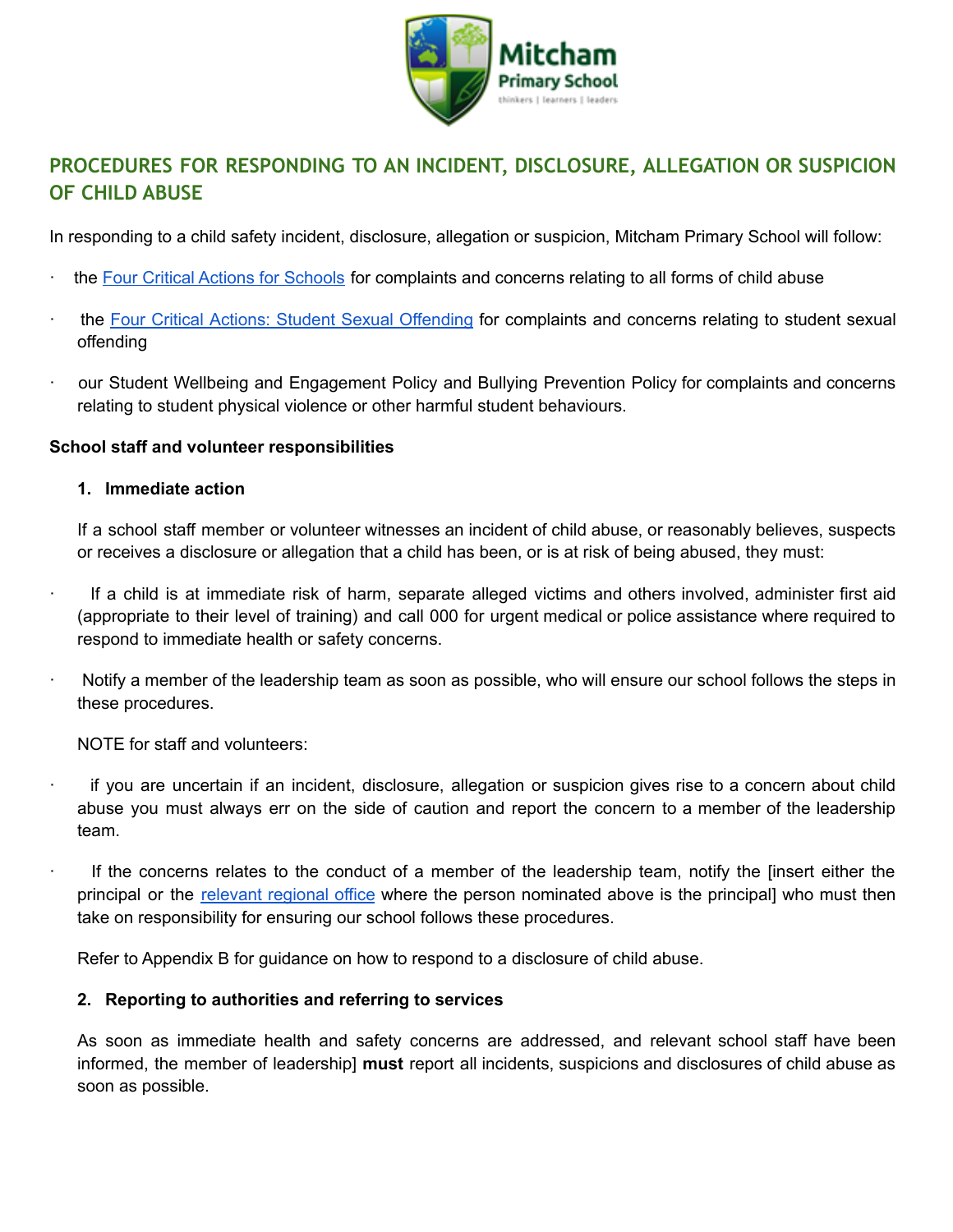

The following steps will ensure our school complies with the four critical actions as well as additional actions required under the Child Safe Standards.

The members of the leadership team must ensure:

- all relevant information is reported to the Department of Families, Fairness and Housing (DFFH) Child Protection, Victoria Police or relevant services where required
- the incident is reported to the Department's [eduSafe](https://services.educationapps.vic.gov.au/edusafeplus) Plus portal or the Incident Support and Operations Centre (1800 126 126) in accordance with the severity rating outlined in the [Managing](https://www2.education.vic.gov.au/pal/reporting-and-managing-school-incidents-including-emergencies/policy) and Reporting School **[Incidents](https://www2.education.vic.gov.au/pal/reporting-and-managing-school-incidents-including-emergencies/policy) Policy**
- all [reportable](https://www2.education.vic.gov.au/pal/reportable-conduct-scheme/policy) conduct allegations or incidents are reported by the Principal to the Department's Employee Conduct Branch (03 7022 0005) – where a reportable conduct allegation is made against the Principal, the Regional Director must be informed who will then make a report to Employee Conduct Branch

NOTE: In circumstances where staff members are legally required to report child abuse to DFFH Child Protection or Victoria Police and they are unable to confirm that the information has been reported by another person at the school or the designated member of school staff does not agree that a report needs to be made, the staff member who has formed the reasonable belief must still contact DFFH Child Protection and Victoria Police to make the report.

If you believe that a child is not subject to abuse, but you still hold significant concerns for their wellbeing you must still act. This may include making a referral or seeking advice from Child FIRST or The Orange Door (in circumstances where the family are open to receiving support) DFFH Child Protection or Victoria Police.

#### **3. Contacting parents or carers**

The members of the leadership team must ensure parents and carers are notified unless advised otherwise by DFFH Child Protection or Victoria Police, or there are other safety and wellbeing concerns in relation to informing parents/carers.

Principals may contact the Department of Education and Training Legal Division for advice on notifying parents and carers, and where relevant, the wider school community.

For further guidance, refer to **PROTECT** [Contacting](https://www.education.vic.gov.au/school/teachers/health/childprotection/Pages/actionthree.aspx) parents and carers

#### **4. Ongoing protection and support**

The members of the leadership team must ensure appropriate steps are taken by the school to protect the child and other children from any continued risk of abuse. These steps must be taken in consultation with any relevant external agency or Department staff such as DFFH Child Protection, Victoria Police, Legal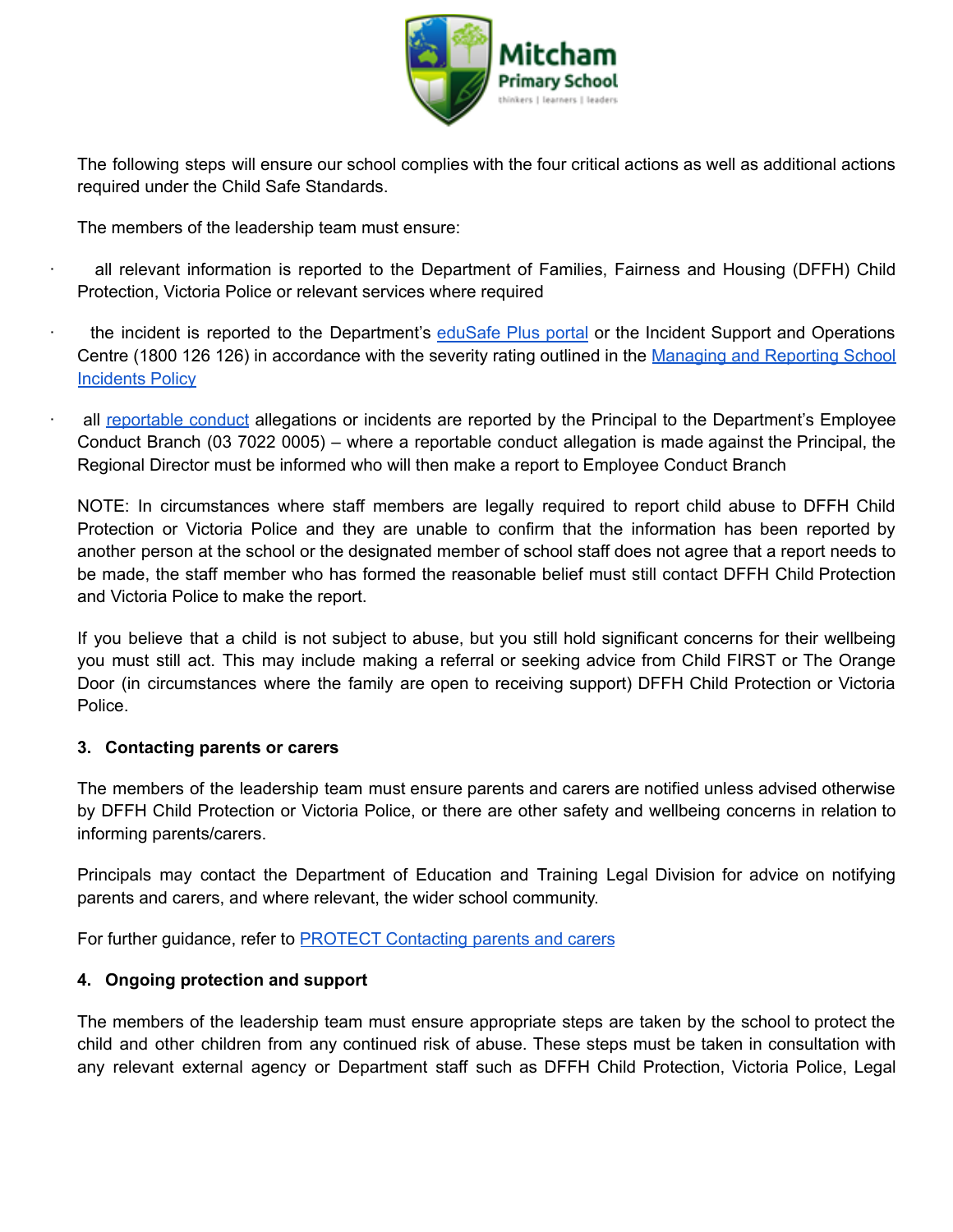

Division or Employee Conduct Branch. Ongoing protection will also include further reports to authorities if new information comes to light or further incidents occur.

Appropriate, culturally sensitive and ongoing support must be offered and provided to all affected students. Ongoing support will be based on any available advice from the Department, parents and carers, health practitioners, and other authorities (such as DFFH or Victoria Police) and may include referral to wellbeing professionals, development of a safety plan, student support group meetings, and, for student to student incidents, behaviour management and support measures.

#### **5. Recordkeeping**

The members of the leadership team will ensure that:

- detailed notes of the incident, disclosure, allegation or suspicion are taken including, where possible, by the staff member or volunteer who reported the incident, disclosure, or suspicion to them
- · detailed notes are taken of any immediate or ongoing action taken by the school to respond to the incident, disclosure, allegation or suspicion
- · all notes and other records relating to the incident, disclosure, allegation or suspicion, including the schools immediate and ongoing actions, are stored securely in a locked office filing cabinet.

# **FOR SCHOOL VISITORS AND SCHOOL COMMUNITY MEMBERS**

All community members aged 18 years or over have legal obligations relating to reporting child abuse – refer to Appendix A for detailed information.

Any person can make a report to DFFH Child Protection or Victoria Police if they believe on reasonable grounds that a child is in need of protection. For contact details, refer to the Four Critical [Actions](https://www.education.vic.gov.au/Documents/about/programs/health/protect/FourCriticalActions_ChildAbuse.pdf).

Members of the community do not have to inform the school if they are making a disclosure to DFFH Child Protection or the Victoria Police. However, where a community member is concerned about the safety of a child or children at the school, the community member should report this concern to the principal so that appropriate steps to support the student can be taken

## **ADDITIONAL REQUIREMENTS FOR ALL STAFF**

All staff play an important role in supporting student safety and wellbeing and have a duty of care to take reasonable steps to prevent reasonably foreseeable harm to students.

Fulfilling the roles and responsibilities in the above procedure does not displace or discharge any other obligations that arise if a person reasonably believes that a child is at risk of child abuse. This means that if, after following the actions outlined in the procedure, a staff member reasonably believes that a child remains at risk of abuse, they must take the following steps: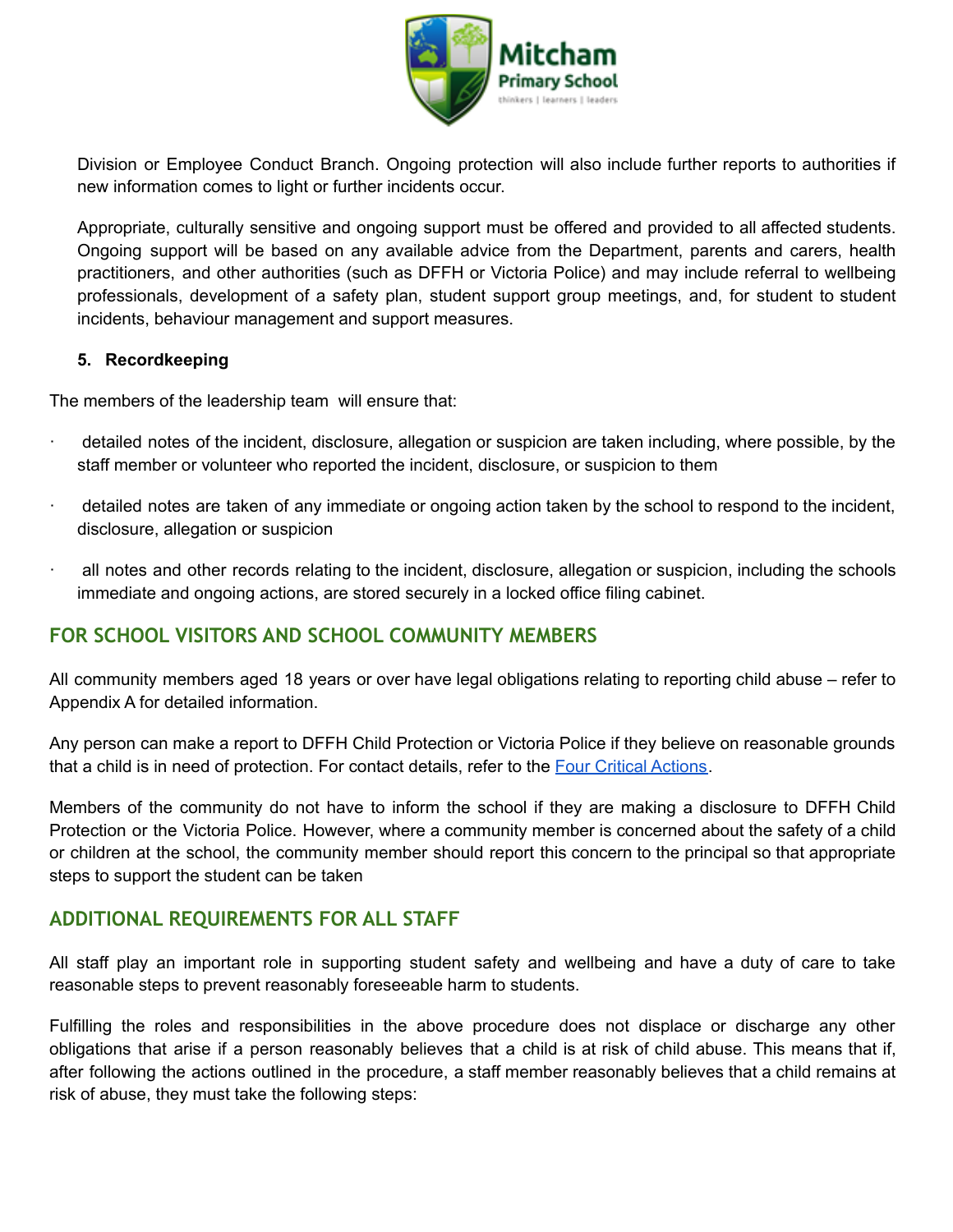

- if they are concerned that the school has not taken reasonable steps to prevent or reduce the risk, raise these concerns with the principal in the first instance, and escalate to the regional office if they remain unsatisfied.
- report the matter to the relevant authorities where they are unable to confirm that the information has been reported by another staff member

Staff must refer to Appendix A for further information on their obligations relating to reporting to authorities.

## **COMMUNICATION**

This policy will be communicated to our school community in the following ways:

- · Available publicly on our school's website (or insert other online parent, carer, student communication method)
- Included in staff induction processes and annual staff training
- Discussed an annual staff briefings or meetings
- · Included in staff handbook or manual
- Hard copy available from school administration upon request

## **FURTHER INFORMATION AND RESOURCES**

The following Department of Education and Training policies and guidance are relevant to this policy:

- · Child Safe [Standards](https://www2.education.vic.gov.au/pal/child-safe-standards/policy)
- **Protecting Children Reporting and Other Legal [Obligations](https://www2.education.vic.gov.au/pal/protecting-children/policy)**
- [Managing](https://www2.education.vic.gov.au/pal/reporting-and-managing-school-incidents-including-emergencies/policy) and Reporting School Incidents
- [Reportable](https://www2.education.vic.gov.au/pal/reportable-conduct-scheme/policy) Conduct
- **Restraint and [Seclusion](https://www2.education.vic.gov.au/pal/restraint-seclusion/policy)**
- **[Identify](https://www.education.vic.gov.au/school/teachers/health/childprotection/Pages/identify.aspx) child abuse**
- Report child abuse in schools [\(including](https://www.education.vic.gov.au/school/teachers/health/childprotection/Pages/report.aspx) four critical actions)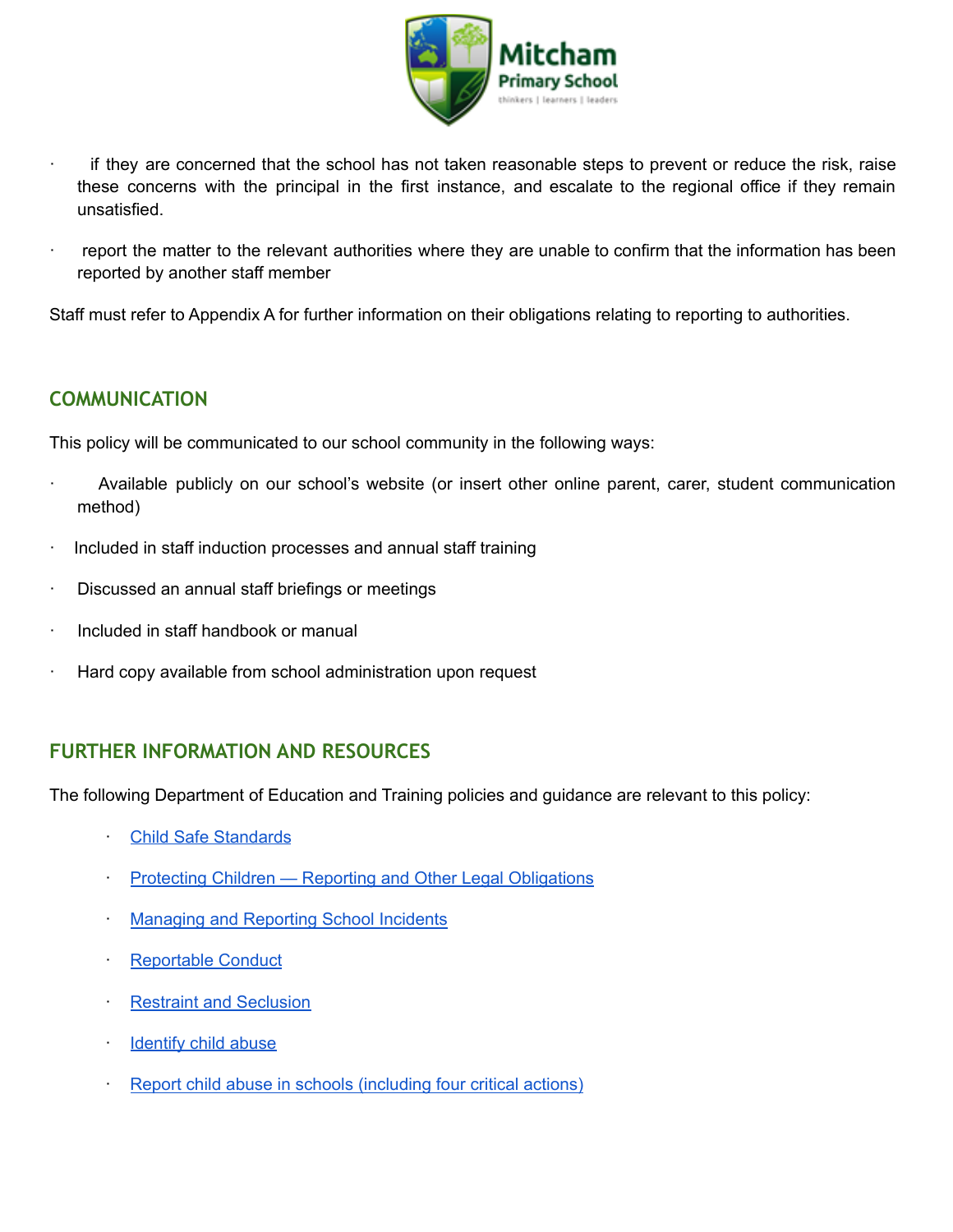

Identify and respond to student sexual [offending](https://www.education.vic.gov.au/school/teachers/health/childprotection/Pages/stusexual.aspx)

The following school policies are also relevant to this policy:

- **Child Safety and [Wellbeing](https://docs.google.com/document/d/19a6piCVBfTiSybQH-8Y6E9qnyJpr60Oh7w6Kxb4g6AQ/edit?usp=sharing) Policy**
- **Child Safety Code of [Conduct](https://docs.google.com/document/d/1Oi9hzvS7l3kcEcSV7WzL3vO6Qiia52R18ZpszAMMn8g/edit?usp=sharing)**
- **Statement of Values and School [Philosophy](https://drive.google.com/file/d/1U3MV6bG4bqCzR0ZK70-kMVA4Wrevopze/view?usp=sharing)**
- **Student Wellbeing and [Engagement](https://drive.google.com/file/d/1Eb1cb2puUM8RoajHMRhvex2lLvpuzdNO/view?usp=sharing) Policy**
- **[Volunteer](https://drive.google.com/file/d/1oI5JT1rwrgr_z4lL7Djffn4RjU_m1ViX/view?usp=sharing) Policy**
- **Duty of Care [Policy](https://drive.google.com/file/d/1hZJw_28l66ZUiHg6UmEQF0Az0jH_mjZE/view?usp=sharing)**
- **[Inclusion](https://drive.google.com/file/d/1GYJsG7A08Iskki7vmGxTEVUJCyNS3iPQ/view?usp=sharing) and Diversity Policy**

# **POLICY REVIEW AND APPROVAL**

| Policy last reviewed       | 30/05/2022                                                                                |
|----------------------------|-------------------------------------------------------------------------------------------|
| Consultation               | Staff $-20/6/22$<br>School council - 21/6/22<br>Student representative groups - $15/6/22$ |
| Approved by                | Erin Norman - Principal                                                                   |
| Next scheduled review date | 24/06/22                                                                                  |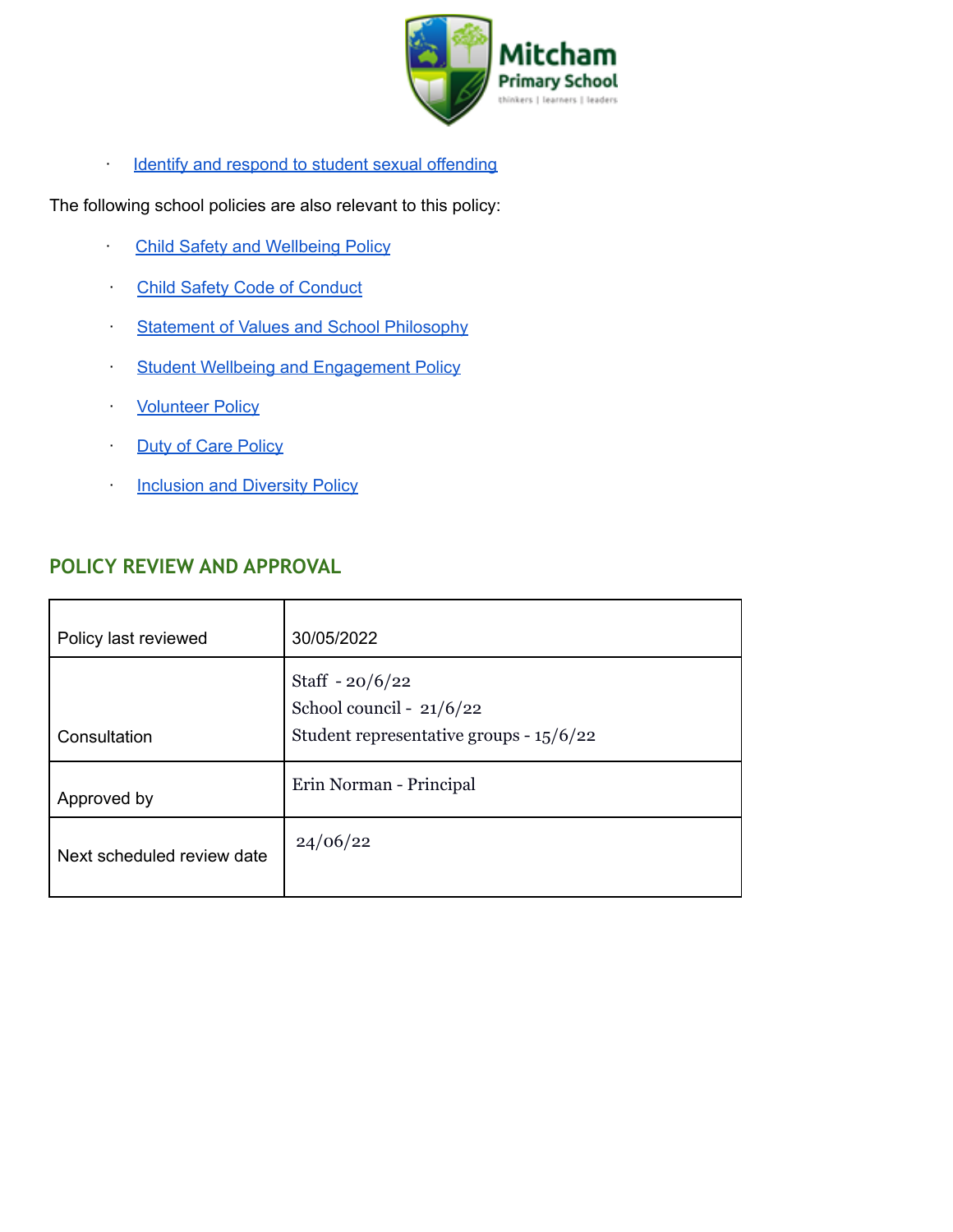

# **APPENDIX A**

# **legal obligatons relating to reporting child abuse**

The following information outlines the various legal obligations relating to the reporting of child abuse to relevant authorities.

It is important to note that the procedures outlined in the above policy ensure compliance with the below reporting obligations, and also include additional steps to ensure compliance with Department policy and our school's duty of care obligations.

#### **Mandatory reporting to Department of Families, Fairness and Housing (DFFH) Child Protection**

The following individuals are mandatory reporters under the *Children, Youth and Families Act 2005* (Vic):

- registered teachers and early childhood teachers (including principals and school staff who have been granted permission to teach by the VIT)
- school counsellors including staff who provide direct support to students for mental, emotional or psychological wellbeing, including (but not limited to) school health and wellbeing staff, primary welfare coordinators, student wellbeing coordinators, mental health practitioners, chaplains, and Student Support Services staff
- · nurses
- registered psychologists
- police officers
- · registered medical practitioners
- out of home care workers (excluding voluntary foster and kinship carers)
- early childhood workers
- youth justice workers
- people in religious ministry
- midwives

All mandatory reporters must make a report to the Department of Families, Fairness and Housing (DFFH) Child Protection as soon as practicable if, during the course of carrying out their professional roles and responsibilities, they form a belief on reasonable grounds that: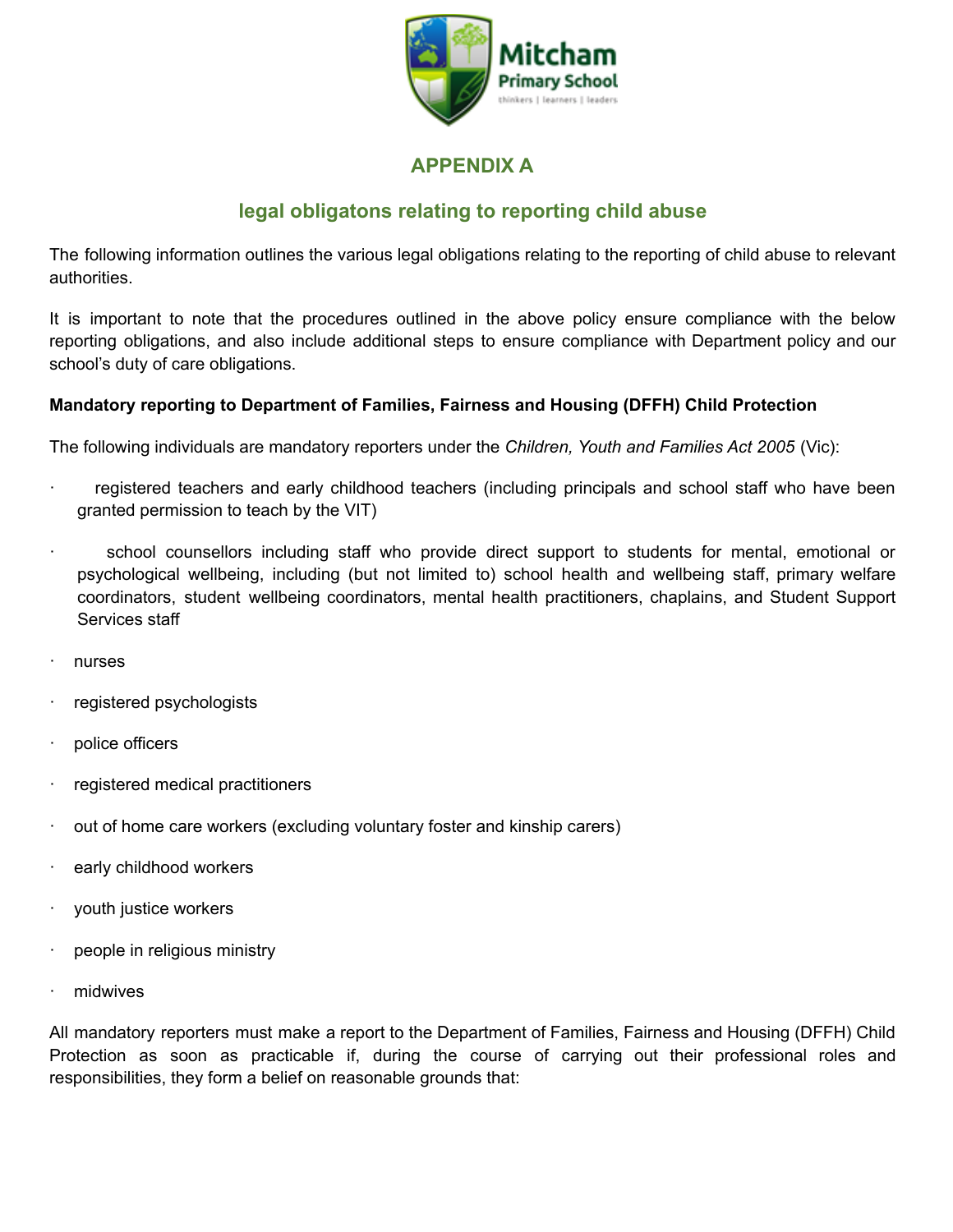

- a child has suffered, or is likely to suffer, significant harm as a result of physical abuse and/ or sexual abuse; and
- · the child's parents or carers have not protected, or are unlikely to protect, the child from harm of that type.

A mandatory reporter who fails to comply with this legal obligation may be committing a criminal offence. It is important for all staff at Mitcham Primary School to be aware that they are legally obliged to make a mandatory report on each occasion that they form a reasonable belief that a child is in need of protection and they must make a mandatory report even if the principal or any other mandatory reporter does not share their belief that a report is necessary.

If charged with not making a mandatory report, it may be a defence for the person charged to prove that they honestly and reasonably believed that all of the reasonable grounds for their belief had been the subject of a report to child protection made by another person.

The identity of a person who reports any protective concerns to DFFH Child Protection is protected by law. It is an offence for a person, other than the person who made the report, to disclose the name of the person who made a report or any information that is likely to lead to their identification.

At our school, all mandated school staff must undertake the *Mandatory Reporting and Other Obligations eLearning Module* annually.

The policy of the Department of Education and Training (DET) requires **all staff** who form a reasonable belief that a child is in need of protection to discuss their concerns with the school leadership team and to report their concerns to DFFH and in some circumstances to Victoria Police, or to ensure that all the information relevant to the report has been made by another school staff member.

Any person can make a report to DFFH Child Protection (131 278 – 24 hour service) if they believe on reasonable grounds that a child is in need of protection even if they are not a mandatory reporter listed above.

# **Reporting student wellbeing concerns to Child FIRST/Orange Door**

**At Mitcham Primary School we also encourage staff to make a ref**erral to Child FIRST/Orange Door wh**en they have significant concern for a child's wellbeing. For more information about making a referral to Child FIRST/Child FIRST see the Policy and Advisory Library: [Protecting](https://www2.education.vic.gov.au/pal/protecting-children/policy) Children – Reporting and Other Legal [Obligations](https://www2.education.vic.gov.au/pal/protecting-children/policy).**

## **Reportable Conduct**

The Reportable Conduct Scheme is focussed on worker and volunteer conduct and how organisations investigate and respond to suspected child abuse. The scheme aims to improve organisational responses to suspected child abuse and to facilitate the identification of individuals who pose a risk of harm to children.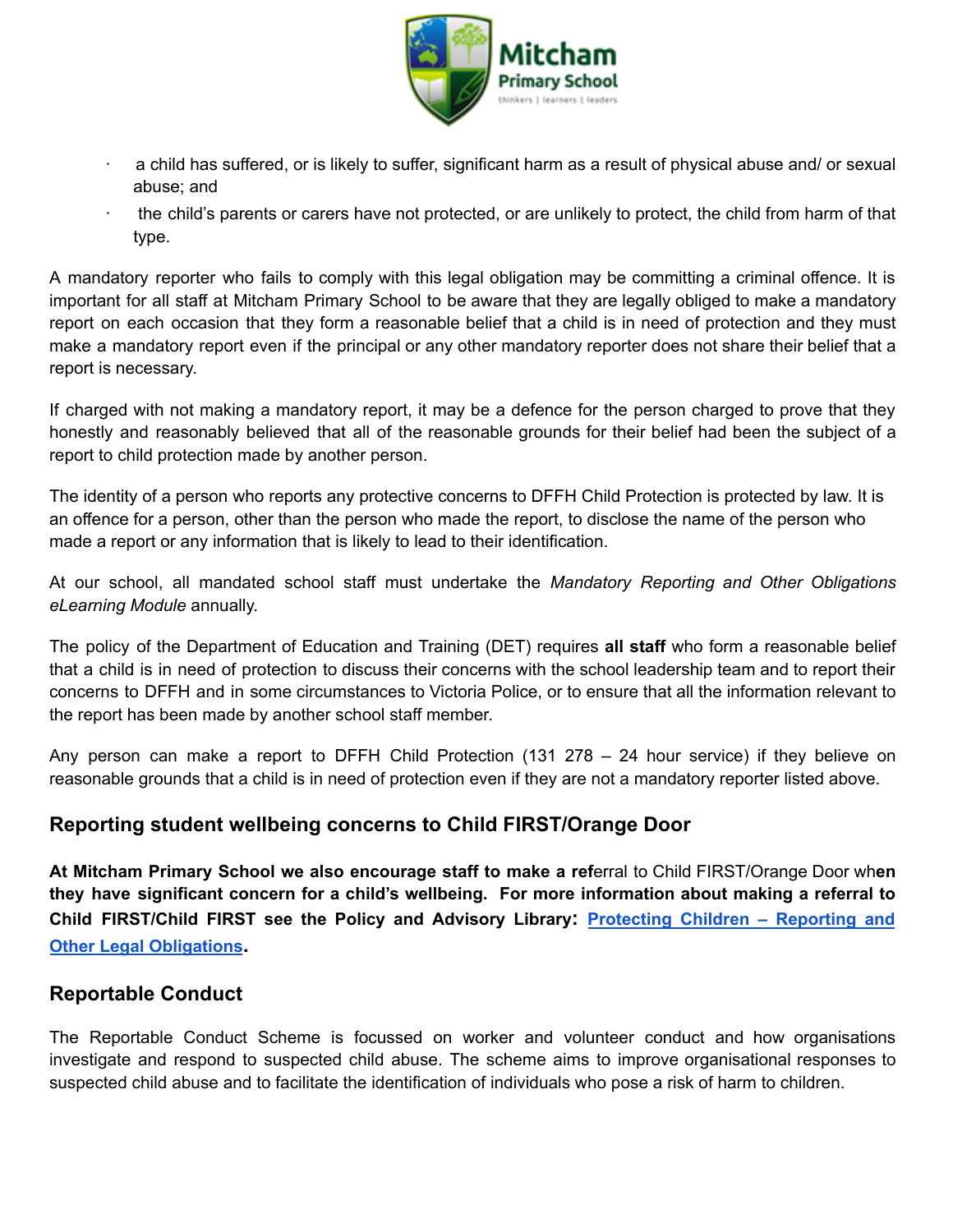

There are five types of 'reportable conduct' listed in the *Child Wellbeing and Safety Act 2005:*

- sexual offences against, with or in the presence of, a child
- sexual misconduct (which includes grooming) against, with or in the presence of, a child
- physical violence against, with or in the presence of, a child
- behaviour that causes significant emotional or psychological harm to a child
- significant neglect of a child.

A reportable conduct allegation is made where a person makes an allegation, based on a reasonable belief, that a worker or volunteer has committed reportable conduct or misconduct that *may* involve reportable conduct.

If school staff or volunteers become aware of reportable conduct by any current or former employee, contractor or volunteer, they must notify the school principal immediately. If the allegation relates to the principal, they must notify the Regional Director.

The principal or regional director must notify the Department's Employee Conduct Branch of any reportable conduct allegations involving current or former employees of the school (including Department, allied health, casual and school council employees), contractors and volunteers (including parent volunteers).

· Employee Conduct Branch: 03 7022 0005 or employee.conduct@education.vic.gov.au

The Department's Secretary, through the Manager, Employee Conduct Branch, has a legal obligation to inform the Commission for Children and Young People when an allegation of reportable conduct is made.

For more information about reportable conduct see the Department's *Policy and Advisory Library*: [Reportable](https://www2.education.vic.gov.au/pal/reportable-conduct-scheme/policy) [Conduct](https://www2.education.vic.gov.au/pal/reportable-conduct-scheme/policy) and the Commission for Children and Young People's [website](https://ccyp.vic.gov.au/reportable-conduct-scheme/).

#### **Failure to disclose offence**

Reporting child sexual abuse is a community-wide responsibility. All adults (ie persons aged 18 years and over), not just professionals who work with children, have a legal obligation to report to Victoria Police, as soon as practicable, where they form a 'reasonable belief' that a sexual offence has been committed by an adult against a child under the age of 16 in Victoria.

Failure to disclose information to Victoria Police (by calling 000, local police station or the Police Assistance Line 131 444) as soon as practicable may amount to a criminal offence unless a person has a 'reasonable excuse' or exemption from doing so.

"Reasonable belief" is not the same as having proof. A 'reasonable belief' is formed if a reasonable person in the same position would have formed the belief on the same grounds.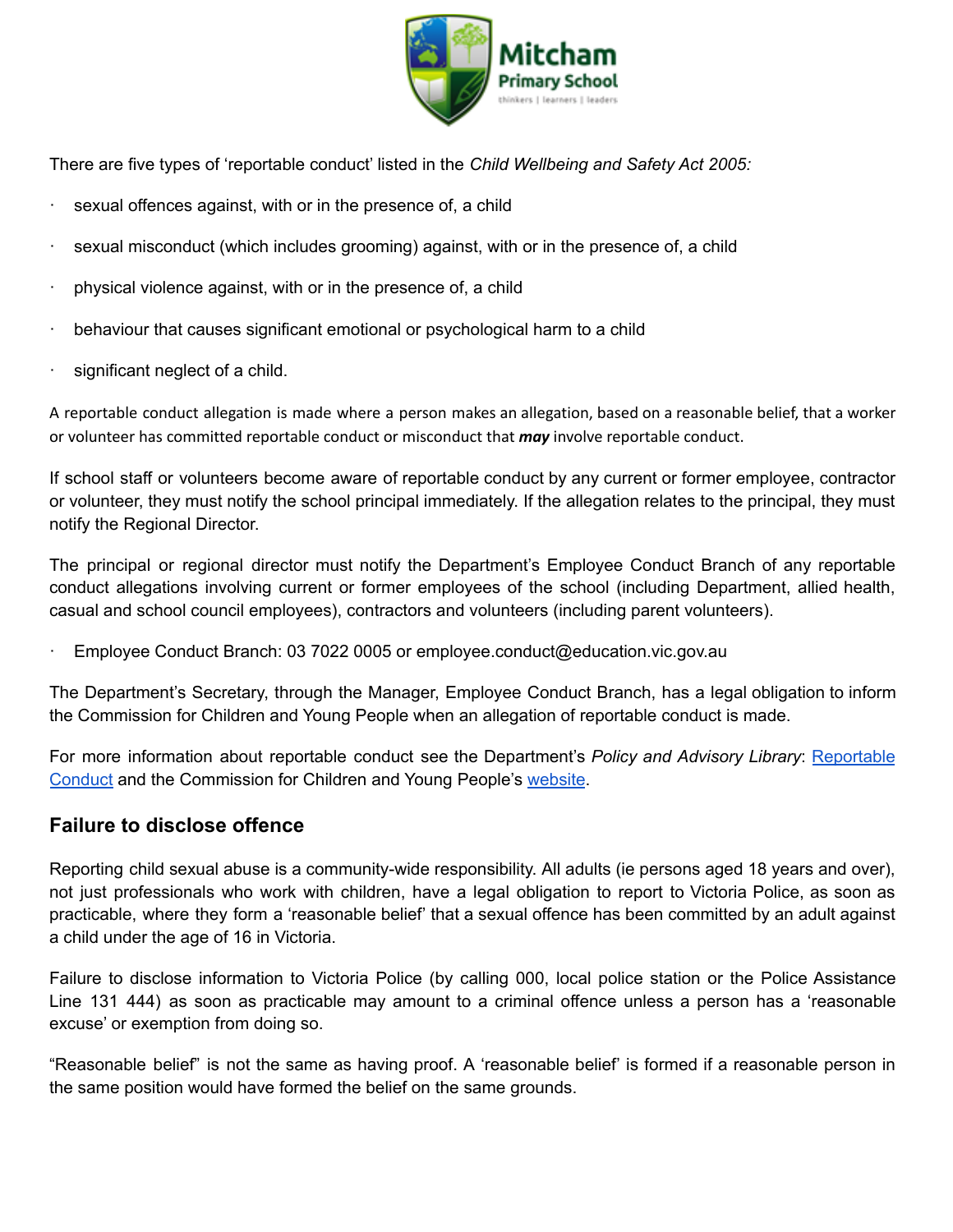

For example, a 'reasonable belief' might be formed when:

- a child states that they have been sexually abused
- a child states that they know someone who has been sexually abused (sometimes the child may be talking about themselves)
- someone who knows a child states that the child has been sexually abused
- · professional observations of the child's behaviour or development leads a mandated professional to form a belief that the child has been sexually abused
- signs of sexual abuse leads to a belief that the child has been sexually abused.

"Reasonable excuse" is defined by law and includes:

- fear for the safety of any person including yourself or the potential victim (but not including the alleged perpetrator or an organisation)
- · where the information has already been disclosed to Victoria Police and you have no further information to add (for example, through a mandatory report to DFFH Child Protection or a report to Victoria Police from another member of school staff).

# **Failure to protect offence**

This reporting obligation applies to school staff in a position of authority. This can include principals, assistant principals and campus principals. Any staff member in a position of authority who becomes aware that an adult associated with their school (such as an employee, contractor, volunteer or visitor) poses a risk of sexual abuse to a child under the age of 16 under their care, authority or supervision, must take all reasonable steps to remove or reduce that risk.

This may include removing the adult (ie persons aged 18 years and over) from working with children pending an investigation and reporting your concerns to Victoria Police.

If a school staff member in a position of authority fails to take reasonable steps in these circumstances, this may amount to a criminal offence.

#### **Further information**

For more information about the offences and reporting obligations outlined in this fact sheet refer to: [Protecting](https://www2.education.vic.gov.au/pal/protecting-children/policy) Children — Reporting and Other Legal [Obligations](https://www2.education.vic.gov.au/pal/protecting-children/policy).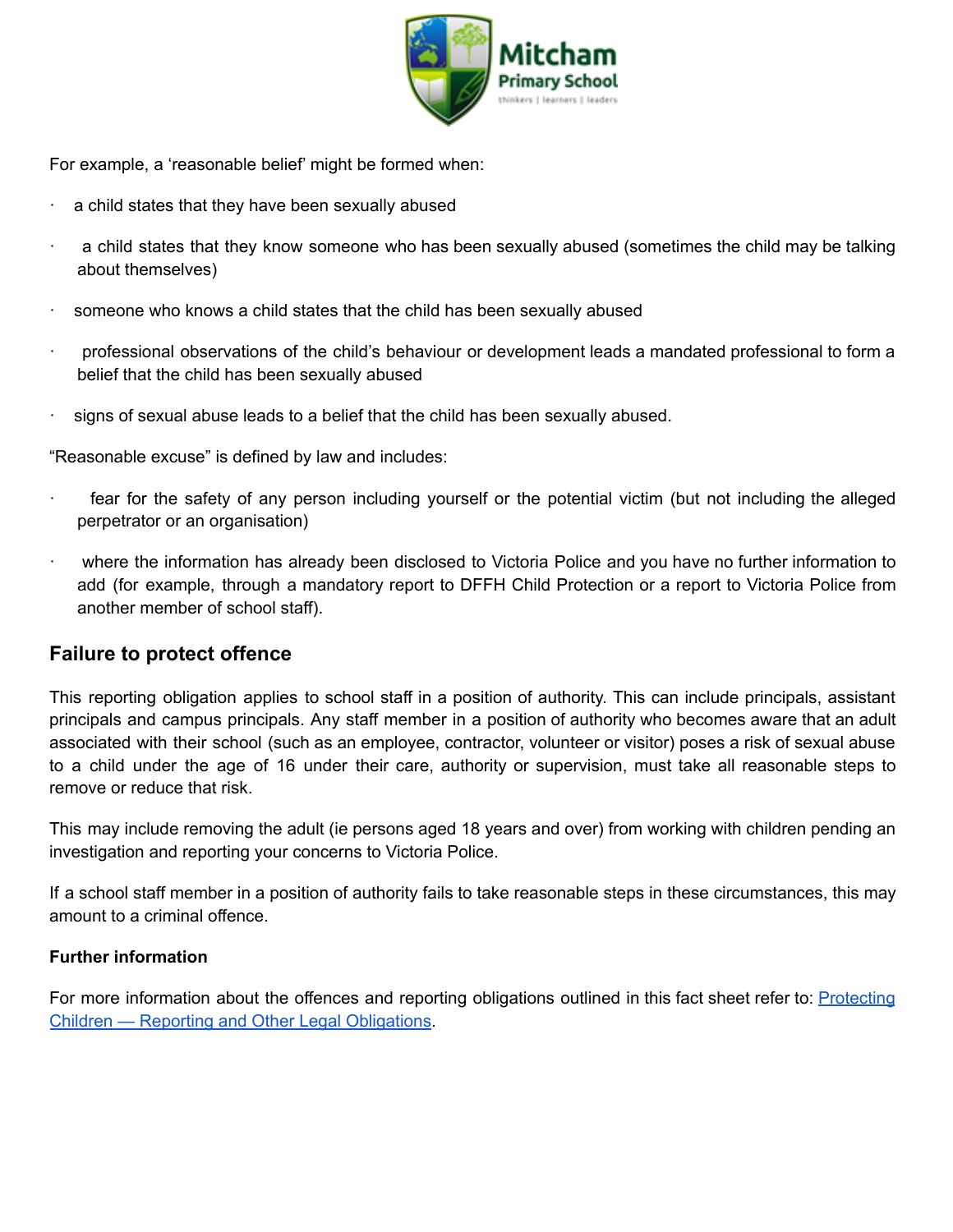

# **APPENDIX B: managing disclosures of child abuse**

# **Important information for staff**

#### *When managing a disclosure relating to child abuse you should:*

- listen to the student and allow them to speak
- stay calm and use a neutral tone with no urgency and where possible use the child's language and vocabulary (you do not want to frighten the child or interrupt the child)
- be gentle, patient and non-judgmental throughout
- highlight to the student it was important for them to tell you about what has happened
- assure them that they are not to blame for what has occurred
- · do not ask leading questions, for example gently ask, "What happened next?" rather than "Why?"
- be patient and allow the child to talk at their own pace and in their own words
- · do not pressure the child into telling you more than they want to, they will be asked a lot of questions by other professionals, and it is important not to force them to retell what has occurred multiple times
- reassure the child that you believe them and that disclosing the matter was important for them to do
- use verbal facilitators such as, "I see", restate the child's previous statement, and use non-suggestive words of encouragement, designed to keep the child talking in an open-ended way ("what happened next?")
- · tell the child in age appropriate language you are required to report to the relevant authority to help stop the abuse, and explain the role of these authorities if appropriate (for a young child this may be as simple as saying "I will need to talk to people to work out what to do next to help you")
- Take prompt action in relation to following the procedures outlined below.

#### *When managing a disclosure you should AVOID:*

- displaying expressions of panic or shock
- asking questions that are investigative and potentially invasive (this may make the child feel uncomfortable and may cause the child to withdraw)
- · going over the information repeatedly (you are only gathering information to help you form a belief on reasonable grounds that you need to make a report to the relevant authority)